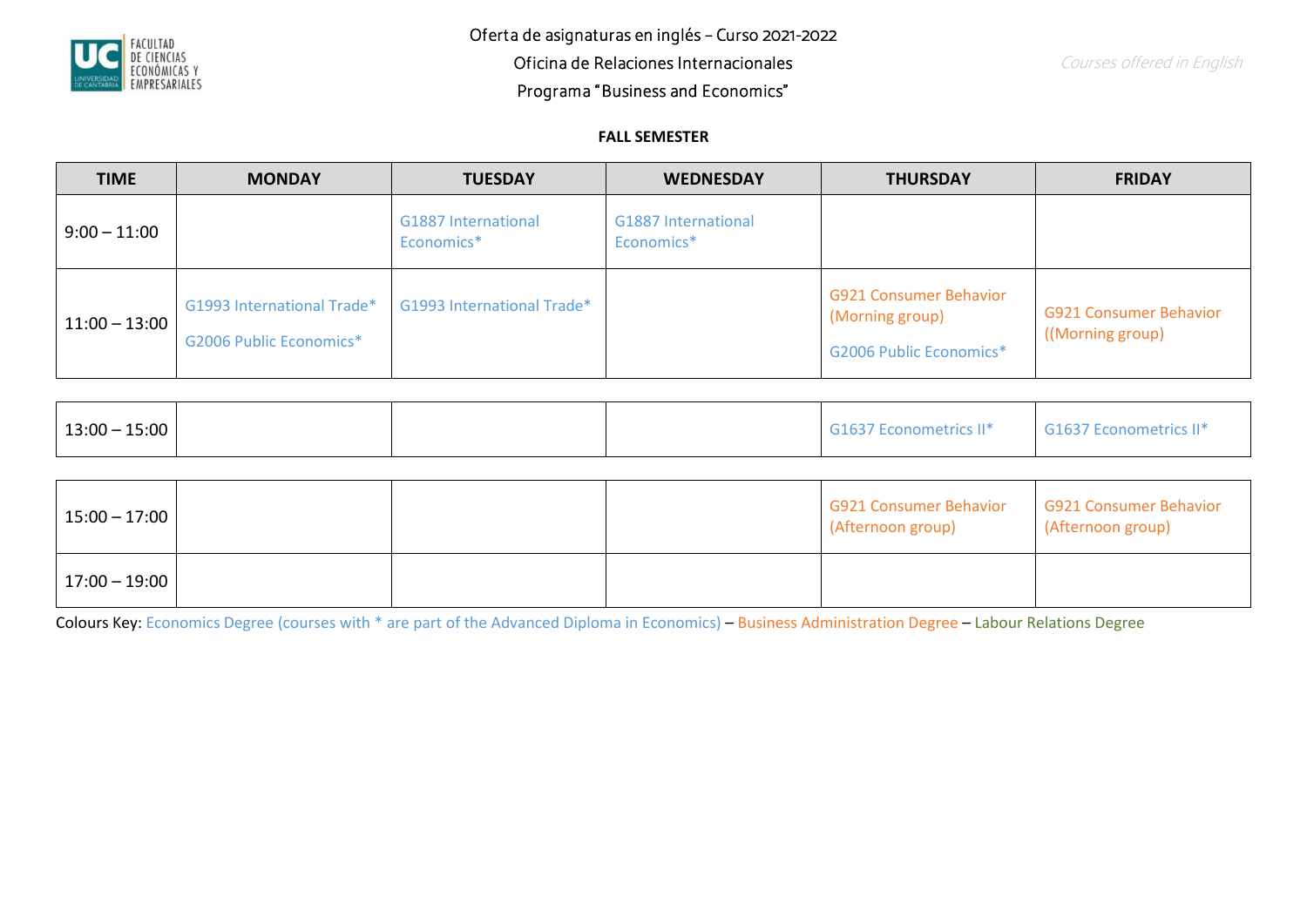

## **SPRING SEMESTER**

| <b>TIME</b>        | <b>MONDAY</b>                                                                   | <b>TUESDAY</b>                                                                                                              | <b>WEDNESDAY</b>                          | <b>THURSDAY</b>                                                                                               | <b>FRIDAY</b>                                                                                                 |
|--------------------|---------------------------------------------------------------------------------|-----------------------------------------------------------------------------------------------------------------------------|-------------------------------------------|---------------------------------------------------------------------------------------------------------------|---------------------------------------------------------------------------------------------------------------|
| $9:00 -$<br>11:00  | G1823 Dynamic<br>Macroeconomics*<br>G1814 Open Economy<br><b>Macroeconomics</b> | G1886 Economic and<br><b>Financial System*</b><br>G1814 Open Economy<br><b>Macroeconomics</b>                               |                                           | <b>G1639 European Economic</b><br>Policy*                                                                     | G1823 Dynamic<br>Macroeconomics*<br><b>G1815 International</b><br><b>Business: An European</b><br>Perspective |
| $11:00 -$<br>13:00 | $G1640/G1638 -$ Creation of<br><b>Companies and Family</b><br><b>Business</b>   | G1748 Mathematics of<br>Finance <sup>*</sup><br>G1640/G1638 - Creation of<br><b>Companies and Family</b><br><b>Business</b> | <b>G1639 European Economic</b><br>Policy* | G1748 Mathematics of<br>Finance*<br><b>G1815 International</b><br><b>Business: An European</b><br>Perspective | G1886 Economic and<br><b>Financial System*</b>                                                                |

| G1817 Statistical Methods in<br>G1817 Statistical Methods in<br>$13:00 -$<br><b>G965 International Business</b><br><b>Economics and Business</b><br><b>Economics and Business</b><br>15:00<br>Economics <sup>*</sup><br>$\sim$ G1822 Economic Growth*<br>G1822 Economic Growth* | <b>G965 International Business</b><br>Economics <sup>*</sup> |
|---------------------------------------------------------------------------------------------------------------------------------------------------------------------------------------------------------------------------------------------------------------------------------|--------------------------------------------------------------|
|---------------------------------------------------------------------------------------------------------------------------------------------------------------------------------------------------------------------------------------------------------------------------------|--------------------------------------------------------------|

| $15:00 -$<br>17:00 | <b>G1818 International Business</b> | <b>G1818 International Business</b>                                                                         |                                                                       |  |
|--------------------|-------------------------------------|-------------------------------------------------------------------------------------------------------------|-----------------------------------------------------------------------|--|
| $17:00 -$<br>19:00 | <b>G1219 Setting Up Businesses</b>  | <b>G1219 Setting Up Businesses</b><br><b>G1813 Business Management</b><br><b>Techniques: Good Practices</b> | <b>G1813 Business Management</b><br><b>Techniques: Good Practices</b> |  |

Colours Key: Courses in English - Economics Degree (courses with \* are part of the Advanced Diploma in Economics) – Business Administration Degree – Labour Relations Degree